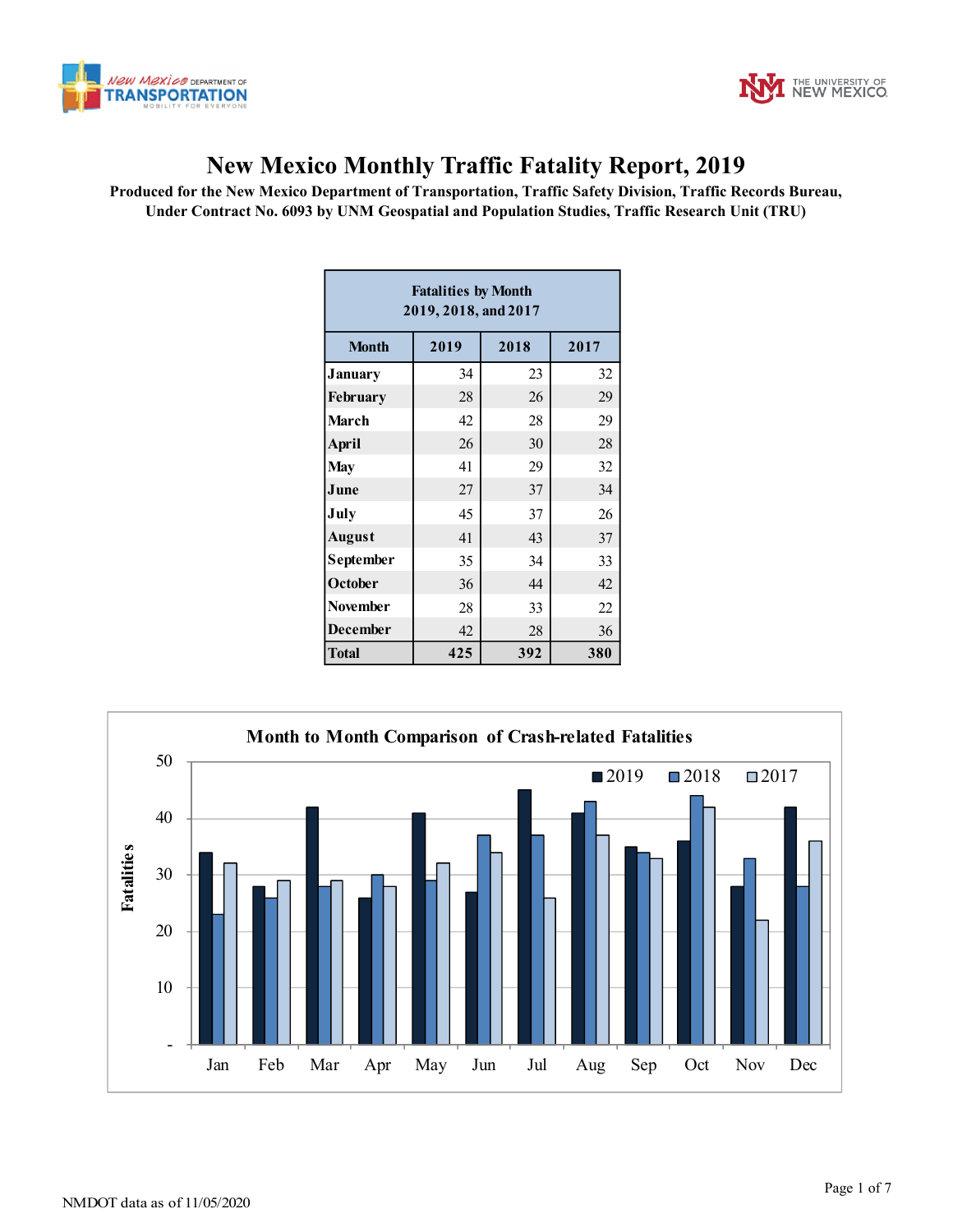



| <b>Fatalities by Vehicle Type, 2019</b> |      |                         |                                 |                                                     |                          |                      |                    |                          |                                                      |                                   |
|-----------------------------------------|------|-------------------------|---------------------------------|-----------------------------------------------------|--------------------------|----------------------|--------------------|--------------------------|------------------------------------------------------|-----------------------------------|
| <b>Month</b><br>in 2019                 | Cars | Pickup<br><b>Trucks</b> | Semi<br>Trucks,<br><b>Buses</b> | Vans,<br>SUVs,<br><b>Utility</b><br><b>Vehicles</b> | <b>ATV</b><br>(4W)       | <b>Motorcyclists</b> | <b>Pedestrians</b> | Pedalcyclists            | Vehicle<br><b>Type</b><br><b>Unknown</b><br>or Other | <b>Total</b><br><b>Fatalities</b> |
| <b>January</b>                          | 7    | $\overline{7}$          | 3                               | $\overline{2}$                                      | ۰                        |                      | 14                 |                          |                                                      | 34                                |
| February                                | 9    | 6                       | -                               | 5                                                   | $\overline{\phantom{a}}$ |                      | 6                  |                          | $\qquad \qquad$                                      | 28                                |
| <b>March</b>                            | 12   | 5                       | 3                               | 6                                                   | $\overline{c}$           | $\mathcal{I}$        | 6                  |                          |                                                      | 42                                |
| April                                   | 8    | 5                       | $\qquad \qquad \blacksquare$    | 5                                                   | $\overline{\phantom{a}}$ | 3                    | 4                  | $\mathbf{I}$             |                                                      | 26                                |
| <b>May</b>                              | 10   | 5                       |                                 | 8                                                   | $\overline{\phantom{0}}$ | 9                    | 5                  | 3                        |                                                      | 41                                |
| June                                    | 3    | $\overline{4}$          | $\overline{2}$                  | 9                                                   | $\overline{\phantom{a}}$ | $\overline{2}$       | 7                  | $\overline{\phantom{a}}$ | $\qquad \qquad \blacksquare$                         | 27                                |
| July                                    | 8    | 14                      | 4                               | 5                                                   | ۰                        | 4                    | 10                 |                          |                                                      | 45                                |
| <b>August</b>                           | 10   | 6                       | 1                               | 14                                                  | 1                        | 3                    | 5                  | 1                        | $\qquad \qquad$                                      | 41                                |
| <b>September</b>                        | 12   | 5                       | -                               | 5                                                   | ۰                        | 8                    | 3                  | $\overline{c}$           |                                                      | 35                                |
| October                                 | 10   | $\overline{c}$          | $\overline{c}$                  | 5                                                   | $\mathbf{1}$             | 10                   | 6                  | $\overline{\phantom{0}}$ | $\overline{\phantom{0}}$                             | 36                                |
| <b>November</b>                         | 8    | 4                       | $\overline{c}$                  | $\overline{2}$                                      | ۰                        | 5                    |                    |                          |                                                      | 28                                |
| <b>December</b>                         | 15   | 10                      |                                 | 4                                                   | $\overline{\phantom{a}}$ | $\overline{2}$       | 10                 | $\qquad \qquad$          | $\overline{\phantom{a}}$                             | 42                                |
| <b>Total</b>                            | 112  | 73                      | 19                              | 70                                                  | 4                        | 55                   | 83                 | 9                        | -                                                    | 425                               |

I

| Fatalities by Alcohol Involvement <sup>1</sup> , 2019 |                                   |                                 |                                  |                                   |  |  |  |  |  |
|-------------------------------------------------------|-----------------------------------|---------------------------------|----------------------------------|-----------------------------------|--|--|--|--|--|
| <b>Month</b><br>in 2019                               | Alcohol-<br>involved <sup>1</sup> | <b>Not Alcohol-</b><br>involved | <b>Alcohol</b><br><b>Unknown</b> | <b>Total</b><br><b>Fatalities</b> |  |  |  |  |  |
| <b>January</b>                                        | 17                                | 17                              |                                  | 34                                |  |  |  |  |  |
| February                                              | 9                                 | 19                              |                                  | 28                                |  |  |  |  |  |
| March                                                 | 13                                | 29                              |                                  | 42                                |  |  |  |  |  |
| <b>April</b>                                          | 8                                 | 18                              |                                  | 26                                |  |  |  |  |  |
| <b>May</b>                                            | 19                                | 22                              |                                  | 41                                |  |  |  |  |  |
| June                                                  | 10                                | 17                              |                                  | 27                                |  |  |  |  |  |
| July                                                  | 21                                | 24                              |                                  | 45                                |  |  |  |  |  |
| <b>August</b>                                         | 20                                | 21                              |                                  | 41                                |  |  |  |  |  |
| September                                             | 14                                | 21                              |                                  | 35                                |  |  |  |  |  |
| October                                               | 11                                | 25                              |                                  | 36                                |  |  |  |  |  |
| <b>November</b>                                       | 12                                | 16                              |                                  | 28                                |  |  |  |  |  |
| <b>December</b>                                       | 21                                | 21                              |                                  | 42                                |  |  |  |  |  |
| <b>Total</b>                                          | 175                               | 250                             |                                  | 425                               |  |  |  |  |  |

| Alcohol-involved <sup>1</sup> Fatalities |      |      |                  |  |  |  |  |  |  |
|------------------------------------------|------|------|------------------|--|--|--|--|--|--|
| <b>Month</b>                             | 2019 | 2018 | 2017             |  |  |  |  |  |  |
| January                                  | 17   | 10   | 15               |  |  |  |  |  |  |
| February                                 | 9    | 10   | 14               |  |  |  |  |  |  |
| March                                    | 13   | 10   | 12               |  |  |  |  |  |  |
| <b>April</b>                             | 8    | 15   | 15               |  |  |  |  |  |  |
| <b>May</b>                               | 19   | 11   | 13               |  |  |  |  |  |  |
| June                                     | 10   | 16   | $\boldsymbol{7}$ |  |  |  |  |  |  |
| July                                     | 21   | 17   | 9                |  |  |  |  |  |  |
| <b>August</b>                            | 20   | 10   | 9                |  |  |  |  |  |  |
| September                                | 14   | 12   | 12               |  |  |  |  |  |  |
| October                                  | 11   | 15   | 20               |  |  |  |  |  |  |
| <b>November</b>                          | 12   | 13   | 9                |  |  |  |  |  |  |
| <b>December</b>                          | 21   | 13   | 12               |  |  |  |  |  |  |
| <b>Total</b>                             | 175  | 152  | 147              |  |  |  |  |  |  |

 $<sup>1</sup>$  All fatalities in alcohol-involved crashes.</sup>

All fatalities in alcohol-involved crashes.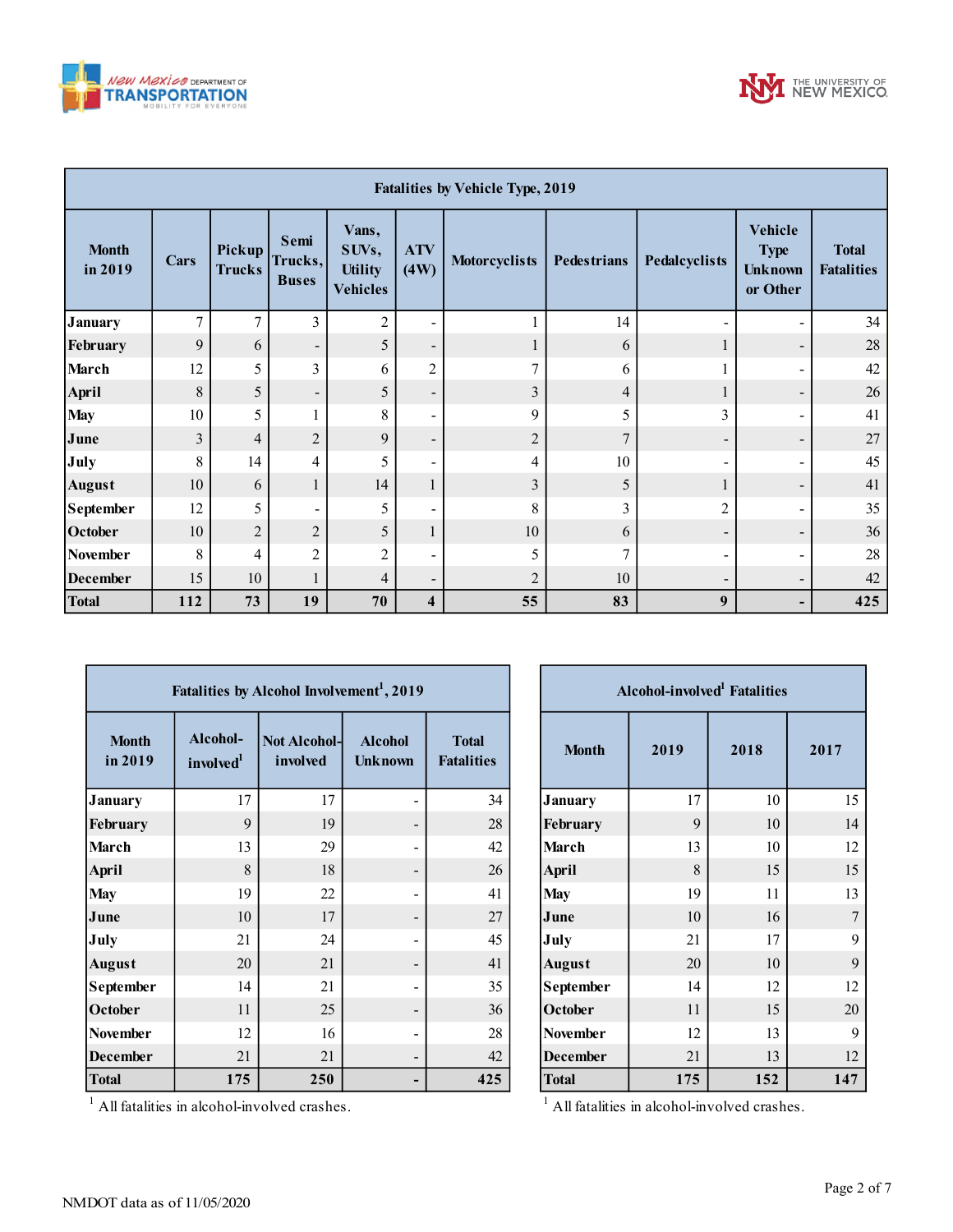



| <b>Fatalities Under 21,</b><br>2019 |                                            |  |  |  |  |  |  |
|-------------------------------------|--------------------------------------------|--|--|--|--|--|--|
| <b>Fatalities</b><br>Age            |                                            |  |  |  |  |  |  |
| $\mathbf{1}$                        | 1                                          |  |  |  |  |  |  |
| $\overline{c}$                      |                                            |  |  |  |  |  |  |
| $\overline{\mathbf{3}}$             | $\overline{c}$                             |  |  |  |  |  |  |
| $\overline{4}$                      | $\mathbf{1}$                               |  |  |  |  |  |  |
| 5                                   | $\overline{c}$                             |  |  |  |  |  |  |
| 6                                   | $\mathbf{1}$                               |  |  |  |  |  |  |
| $\overline{7}$                      | $\mathbf 1$                                |  |  |  |  |  |  |
| 8                                   |                                            |  |  |  |  |  |  |
| 9                                   | $\overline{3}$                             |  |  |  |  |  |  |
| 10                                  |                                            |  |  |  |  |  |  |
| 11                                  | $\mathbf{1}$                               |  |  |  |  |  |  |
| 12                                  |                                            |  |  |  |  |  |  |
| 13                                  | -                                          |  |  |  |  |  |  |
| 14                                  |                                            |  |  |  |  |  |  |
| 15                                  | $\overline{\mathbf{3}}$                    |  |  |  |  |  |  |
| 16                                  | $\begin{array}{c} 3 \\ 5 \\ 7 \end{array}$ |  |  |  |  |  |  |
| 17                                  |                                            |  |  |  |  |  |  |
| 18                                  |                                            |  |  |  |  |  |  |
| 19                                  | $\overline{\mathbf{5}}$                    |  |  |  |  |  |  |
| 20                                  | 8                                          |  |  |  |  |  |  |
| <b>Total</b>                        | 43                                         |  |  |  |  |  |  |

|                         |                                     | Alcohol-involved <sup>1</sup> Fatalities, 2019 |                                              |                                        |                                                   |  |  |  |
|-------------------------|-------------------------------------|------------------------------------------------|----------------------------------------------|----------------------------------------|---------------------------------------------------|--|--|--|
| <b>Month</b><br>in 2019 | <b>Total</b><br>Fatalities,<br>2019 | Motorcyclist<br><b>Fatalities</b>              | Percent<br>Motorcyclist<br><b>Fatalities</b> | <b>Pedestrian</b><br><b>Fatalities</b> | Percent<br><b>Pedestrian</b><br><b>Fatalities</b> |  |  |  |
| January                 | 34                                  |                                                | 2.9%                                         | 9                                      | 26.5%                                             |  |  |  |
| February                | 28                                  |                                                | $0.0\%$                                      | 3                                      | 10.7%                                             |  |  |  |
| March                   | 42                                  | 5                                              | 11.9%                                        | $\overline{2}$                         | 4.8%                                              |  |  |  |
| April                   | 26                                  | 1                                              | 3.8%                                         | 3                                      | 11.5%                                             |  |  |  |
| <b>May</b>              | 41                                  | $\overline{2}$                                 | 4.9%                                         | 5                                      | 12.2%                                             |  |  |  |
| June                    | 27                                  |                                                | $0.0\%$                                      | $\overline{4}$                         | 14.8%                                             |  |  |  |
| July                    | 45                                  | 1                                              | $2.2\%$                                      | 7                                      | 15.6%                                             |  |  |  |
| <b>August</b>           | 41                                  | 1                                              | 2.4%                                         | 3                                      | 7.3%                                              |  |  |  |
| September               | 35                                  | 4                                              | 11.4%                                        | $\overline{2}$                         | $5.7\%$                                           |  |  |  |
| October                 | 36                                  | 3                                              | 8.3%                                         | 3                                      | 8.3%                                              |  |  |  |
| <b>November</b>         | 28                                  | $\mathfrak{D}$                                 | 7.1%                                         | 5                                      | 17.9%                                             |  |  |  |
| <b>December</b>         | 42                                  |                                                | $0.0\%$                                      | 3                                      | 7.1%                                              |  |  |  |
| <b>Total</b>            | 425                                 | 20                                             | 4.7%                                         | 49                                     | 11.5%                                             |  |  |  |

 $<sup>1</sup>$  All fatalities in alcohol-involved crashes.</sup>

| Alcohol-involved <sup>1</sup> Fatalities, 2019 |              |         |  |  |  |  |  |  |
|------------------------------------------------|--------------|---------|--|--|--|--|--|--|
| Alcohol-involved                               | 175          | 41.2%   |  |  |  |  |  |  |
| Not Alcohol-involved                           | 250          | 58.8%   |  |  |  |  |  |  |
| Alcohol Unknown                                | $\mathbf{0}$ | $0.0\%$ |  |  |  |  |  |  |
| <b>Total</b>                                   | 425          | $100\%$ |  |  |  |  |  |  |

 $<sup>1</sup>$  All fatalities in alcohol-involved crashes.</sup>

| Fatalities by Vehicle <sup>1</sup> Occupant Seat Belt Usage,<br>2019 |     |          |                |              |  |  |  |
|----------------------------------------------------------------------|-----|----------|----------------|--------------|--|--|--|
| <b>Restraint</b>                                                     | Yes | $\bf No$ | <b>Unknown</b> | <b>Total</b> |  |  |  |
| Seat Belt                                                            | 114 | 141      |                | 255          |  |  |  |

<sup>1</sup> Total vehicle occupant fatalities. Excludes motorcyclist, 4W/ATV, semi truck, pedestrian and pedalcyclist fatalities.

| <b>Fatalities by Residency and Location, 2019</b> |                                      |                     |                             |              |  |  |  |  |
|---------------------------------------------------|--------------------------------------|---------------------|-----------------------------|--------------|--|--|--|--|
| Location                                          | <b>New Mexico</b><br><b>Resident</b> | <b>Non-Resident</b> | <b>Unknown</b><br>Residency | <b>Total</b> |  |  |  |  |
| Rural                                             | 149                                  | 100                 | 2                           | 251          |  |  |  |  |
| Urban                                             | 155                                  | 17                  | $\overline{2}$              | 174          |  |  |  |  |
| Unknown                                           |                                      |                     | -                           |              |  |  |  |  |
| <b>Total</b>                                      | 304                                  | 117                 |                             | 425          |  |  |  |  |

| Motorcyclist/4W Helmet Usage,<br>2019    |    |  |  |  |  |  |
|------------------------------------------|----|--|--|--|--|--|
| <b>Fatalities</b><br><b>Helmet Usage</b> |    |  |  |  |  |  |
| Yes                                      | 18 |  |  |  |  |  |
| Nο                                       | 41 |  |  |  |  |  |
| Unknown                                  |    |  |  |  |  |  |
| Total                                    |    |  |  |  |  |  |

| Senior (65+) Fatalities   |    |  |  |  |  |  |
|---------------------------|----|--|--|--|--|--|
| <b>Fatalities</b><br>Year |    |  |  |  |  |  |
| 2019                      | 57 |  |  |  |  |  |
| 2018                      | 61 |  |  |  |  |  |
| 2017                      | 57 |  |  |  |  |  |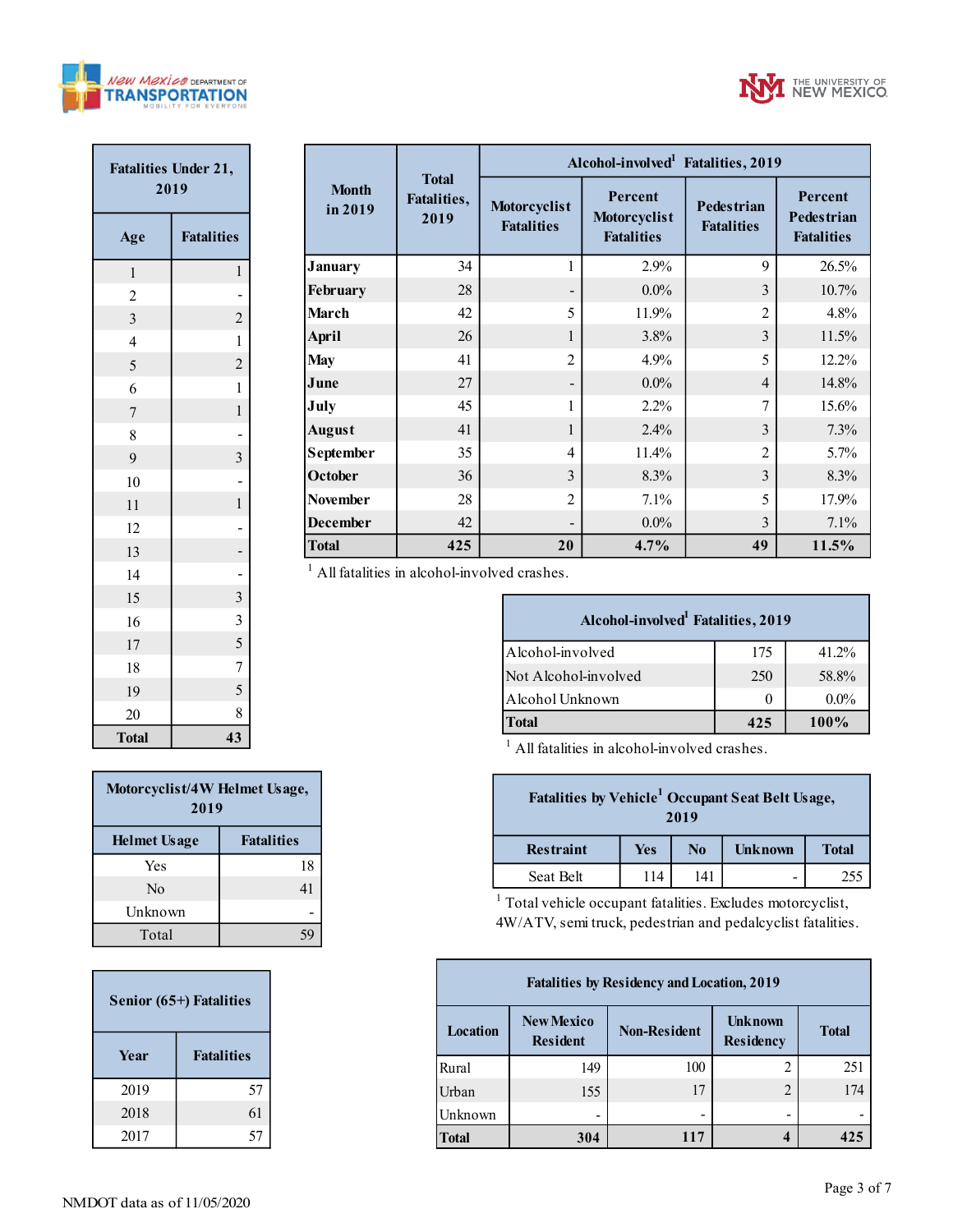



| Month to Month Comparison of Fatalities by Alcohol Involvement |                               |                        |                          |     |                               |     |                          |                               |            |              |                          |     |
|----------------------------------------------------------------|-------------------------------|------------------------|--------------------------|-----|-------------------------------|-----|--------------------------|-------------------------------|------------|--------------|--------------------------|-----|
|                                                                |                               | <b>2019 Fatalities</b> |                          |     | <b>2018 Fatalities</b>        |     |                          | 2017 Fatalities               |            |              |                          |     |
| <b>Month</b>                                                   | Alcohol-involved <sup>1</sup> |                        | <b>Total</b>             |     | Alcohol-involved <sup>1</sup> |     | <b>Total</b>             | Alcohol-involved <sup>1</sup> |            | <b>Total</b> |                          |     |
|                                                                | <b>Yes</b>                    | No                     | <b>Unk</b>               |     | <b>Yes</b>                    | No  | <b>Unk</b>               |                               | <b>Yes</b> | No           | Unk                      |     |
| <b>January</b>                                                 | 17                            | 17                     | Ξ.                       | 34  | 10                            | 13  | $\blacksquare$           | 23                            | 15         | 17           | $\blacksquare$           | 32  |
| February                                                       | 9                             | 19                     | -                        | 28  | 10                            | 16  | $\overline{\phantom{a}}$ | 26                            | 14         | 15           | $\blacksquare$           | 29  |
| <b>March</b>                                                   | 13                            | 29                     | ۰.                       | 42  | 10                            | 18  | $\overline{\phantom{a}}$ | 28                            | 12         | 17           | $\blacksquare$           | 29  |
| April                                                          | 8                             | 18                     | $\overline{\phantom{a}}$ | 26  | 15                            | 15  | $\overline{\phantom{a}}$ | 30                            | 15         | 13           | $\overline{\phantom{a}}$ | 28  |
| <b>May</b>                                                     | 19                            | 22                     | Ξ.                       | 41  | 11                            | 18  | $\overline{\phantom{a}}$ | 29                            | 13         | 19           | $\sim$                   | 32  |
| June                                                           | 10                            | 17                     | $\blacksquare$           | 27  | 16                            | 21  | $\overline{\phantom{a}}$ | 37                            | $\tau$     | 27           | $\overline{\phantom{a}}$ | 34  |
| July                                                           | 21                            | 24                     | ۰.                       | 45  | 17                            | 20  | $\overline{\phantom{a}}$ | 37                            | 9          | 17           | $\blacksquare$           | 26  |
| <b>August</b>                                                  | 20                            | 21                     | $\blacksquare$           | 41  | 10                            | 33  | $\overline{\phantom{a}}$ | 43                            | 9          | 28           | $\overline{\phantom{a}}$ | 37  |
| <b>September</b>                                               | 14                            | 21                     | Ξ.                       | 35  | 12                            | 22  | $\overline{\phantom{a}}$ | 34                            | 12         | 21           | $\blacksquare$           | 33  |
| October                                                        | 11                            | 25                     | $\overline{\phantom{a}}$ | 36  | 15                            | 29  | $\overline{\phantom{a}}$ | 44                            | 20         | 22           | $\overline{\phantom{a}}$ | 42  |
| <b>November</b>                                                | 12                            | 16                     | Ξ.                       | 28  | 13                            | 20  | $\overline{\phantom{a}}$ | 33                            | 9          | 13           | $\sim$                   | 22  |
| <b>December</b>                                                | 21                            | 21                     | $\overline{\phantom{0}}$ | 42  | 13                            | 15  | $\overline{\phantom{a}}$ | 28                            | 12         | 24           | $\overline{\phantom{a}}$ | 36  |
| <b>Total</b>                                                   | 175                           | 250                    | -                        | 425 | 152                           | 240 | -                        | 392                           | 147        | 233          | ٠                        | 380 |

|                                                                                                                                              | Yes                    | N <sub>0</sub>         | <b>Unk</b>                   |                    | Yes                                                        | N <sub>0</sub>         | Unk                      |                    | Yes              | N <sub>0</sub>         | Unk                          |                    |
|----------------------------------------------------------------------------------------------------------------------------------------------|------------------------|------------------------|------------------------------|--------------------|------------------------------------------------------------|------------------------|--------------------------|--------------------|------------------|------------------------|------------------------------|--------------------|
| <b>January</b>                                                                                                                               | 17                     | 17                     |                              | 34                 | 10                                                         | 13                     | Ξ.                       | 23                 | 15               | 17                     | $\overline{\phantom{a}}$     | 32                 |
| February                                                                                                                                     | 9                      | 19                     | $\qquad \qquad \blacksquare$ | 28                 | $10\,$                                                     | 16                     | $\overline{\phantom{a}}$ | 26                 | 14               | 15                     | $\overline{\phantom{a}}$     | 29                 |
| March                                                                                                                                        | 13                     | 29                     | $\blacksquare$               | 42                 | 10                                                         | 18                     | $\blacksquare$           | 28                 | 12               | 17                     | $\blacksquare$               | 29                 |
| April                                                                                                                                        | $\,$ 8 $\,$            | 18                     | $\overline{\phantom{m}}$     | 26                 | 15                                                         | 15                     | $\overline{\phantom{a}}$ | 30                 | 15               | 13                     | $\overline{\phantom{a}}$     | 28                 |
| <b>May</b>                                                                                                                                   | 19                     | 22                     | $\blacksquare$               | 41                 | 11                                                         | 18                     | $\blacksquare$           | 29                 | 13               | 19                     | $\blacksquare$               | 32                 |
| June                                                                                                                                         | 10                     | 17                     | $\qquad \qquad \blacksquare$ | 27                 | 16                                                         | 21                     | $\overline{\phantom{a}}$ | 37                 | $\boldsymbol{7}$ | 27                     | $\overline{\phantom{a}}$     | 34                 |
| July                                                                                                                                         | 21                     | 24                     | $\blacksquare$               | 45                 | 17                                                         | 20                     | $\blacksquare$           | 37                 | 9                | 17                     | $\frac{1}{2}$                | 26                 |
| <b>August</b>                                                                                                                                | 20                     | 21                     | $\overline{\phantom{0}}$     | 41                 | $10\,$                                                     | 33                     | $\overline{\phantom{a}}$ | 43                 | 9                | 28                     | $\blacksquare$               | 37                 |
| September                                                                                                                                    | 14                     | 21                     | $\blacksquare$               | 35                 | 12                                                         | 22                     | $\blacksquare$           | 34                 | 12               | 21                     | $\blacksquare$               | 33                 |
| October                                                                                                                                      | 11                     | 25                     | $\qquad \qquad \blacksquare$ | 36                 | 15                                                         | 29                     | $\overline{\phantom{a}}$ | 44                 | 20               | 22                     | ۰,                           | 42                 |
| <b>November</b>                                                                                                                              | 12                     | 16                     | $\qquad \qquad \blacksquare$ | 28                 | 13                                                         | 20                     | $\blacksquare$           | 33                 | 9                | 13                     | $\qquad \qquad \blacksquare$ | 22                 |
| <b>December</b>                                                                                                                              | 21                     | 21                     | $\blacksquare$               | 42                 | 13                                                         | 15                     | $\overline{\phantom{a}}$ | 28                 | 12               | 24                     | $\overline{\phantom{a}}$     | 36                 |
| <b>Total</b>                                                                                                                                 | 175                    | 250                    |                              | 425                | 152                                                        | 240                    | $\blacksquare$           | 392                | 147              | 233                    | $\overline{\phantom{a}}$     | 380                |
|                                                                                                                                              |                        |                        |                              |                    | Month to Month Comparison of Fatalities by Seat Belt Usage |                        |                          |                    |                  |                        |                              |                    |
|                                                                                                                                              |                        | <b>2019 Fatalities</b> |                              |                    |                                                            | 2018 Fatalities        |                          |                    |                  | 2017 Fatalities        |                              |                    |
| <b>Month</b>                                                                                                                                 | Seat Belt <sup>1</sup> |                        |                              |                    |                                                            |                        |                          |                    |                  |                        |                              |                    |
|                                                                                                                                              |                        |                        |                              |                    |                                                            | Seat Belt <sup>1</sup> |                          |                    |                  | Seat Belt <sup>1</sup> |                              |                    |
|                                                                                                                                              | Yes                    | N <sub>o</sub>         | Unk                          | Total <sup>2</sup> | Yes                                                        | No                     | Unk                      | Total <sup>2</sup> | Yes              | N <sub>o</sub>         | Unk                          | Total <sup>2</sup> |
| <b>January</b>                                                                                                                               | 8                      | 8                      |                              | 16                 | 6                                                          | 11                     | $\overline{\phantom{a}}$ | 17                 | 8                | 14                     | $\qquad \qquad \blacksquare$ | 22                 |
| February                                                                                                                                     | 5                      | 15                     | $\overline{\phantom{a}}$     | 20                 | 6                                                          | 12                     | $\overline{\phantom{a}}$ | 18                 | $\overline{7}$   | 8                      | $\overline{\phantom{a}}$     | 15                 |
| <b>March</b>                                                                                                                                 | 9                      | 14                     | $\blacksquare$               | 23                 | $\tau$                                                     | 6                      | $\blacksquare$           | 13                 | 12               | 9                      | $\blacksquare$               | 21                 |
| <b>April</b>                                                                                                                                 | 11                     | $\overline{7}$         | $\overline{\phantom{a}}$     | 18                 | 5                                                          | 12                     | $\overline{\phantom{a}}$ | 17                 | 8                | 9                      | $\equiv$                     | 17                 |
| <b>May</b>                                                                                                                                   | 10                     | 13                     | $\overline{a}$               | 23                 | 5                                                          | 10                     | $\blacksquare$           | 15                 | 12               | 15                     | $\overline{\phantom{a}}$     | 27                 |
| June                                                                                                                                         | 11                     | 5                      | $\overline{\phantom{a}}$     | 16                 | 13                                                         | 12                     | $\overline{\phantom{a}}$ | 25                 | 11               | 10                     | $\overline{\phantom{a}}$     | 21                 |
| July                                                                                                                                         | 15                     | 12                     | ÷                            | 27                 | 8                                                          | 11                     | $\blacksquare$           | 19                 | 5                | 8                      | $\mathbf{1}$                 | 14                 |
| <b>August</b>                                                                                                                                | 9                      | 21                     | $\overline{\phantom{a}}$     | 30                 | 13                                                         | 11                     | $\overline{\phantom{a}}$ | 24                 | 10               | 9                      | $\mathbf{1}$                 | 20                 |
| September                                                                                                                                    | 10                     | 12                     |                              | 22                 | $\,$ 8 $\,$                                                | 11                     | $\overline{a}$           | 19                 | 9                | 11                     | $\blacksquare$               | 20                 |
| October                                                                                                                                      | 10                     | $\boldsymbol{7}$       |                              | 17                 | 9                                                          | 17                     |                          | $26\,$             | 11               | 11                     | $\qquad \qquad -$            | $22\,$             |
| <b>November</b>                                                                                                                              | 6                      | 8                      |                              | 14                 | 12                                                         | 8                      | $\overline{\phantom{0}}$ | 20                 | 5                | 6                      | $\blacksquare$               | 11                 |
| <b>December</b>                                                                                                                              | 10                     | 19                     | $\overline{\phantom{0}}$     | 29                 | $\overline{\mathbf{3}}$                                    | 14                     |                          | 17                 | 11               | 10                     | $\overline{\phantom{0}}$     | 21                 |
| <b>Total</b><br>$\mathbf{1}$<br>Identifies whether a vehicle occupant was belted (Yes), unbelted (No), or belt usage was not reported (Unk). | 114                    | 141                    |                              | 255                | 95                                                         | 135                    |                          | 230                | 109              | 120                    | $\overline{2}$               | 231                |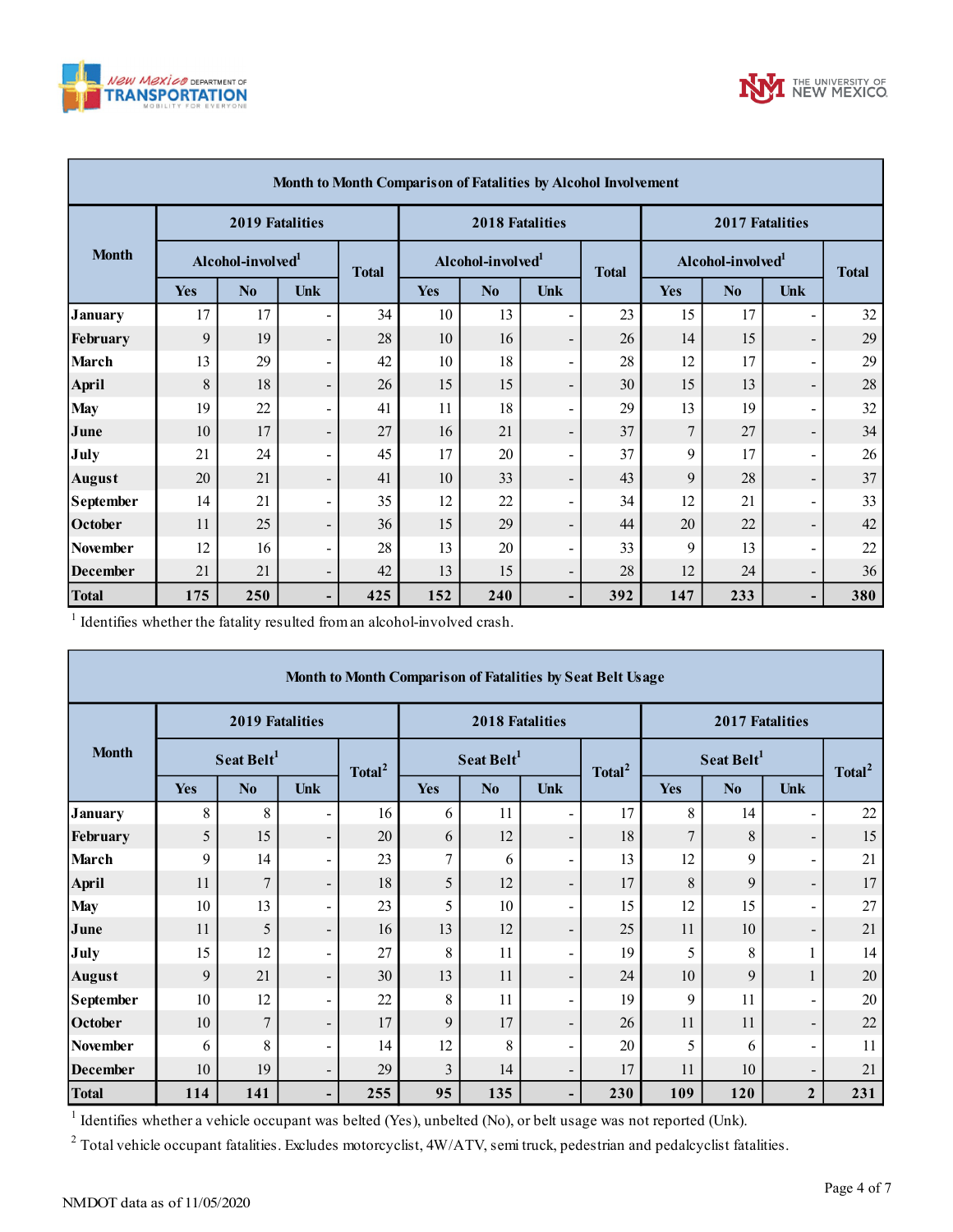



|               | <b>Fatalities by County and Month, 2019</b> |                              |                              |                          |                              |                              |                              |                              |                              |                              |                          |                              |                              |                         |
|---------------|---------------------------------------------|------------------------------|------------------------------|--------------------------|------------------------------|------------------------------|------------------------------|------------------------------|------------------------------|------------------------------|--------------------------|------------------------------|------------------------------|-------------------------|
| <b>County</b> | Jan.                                        | Feb.                         | Mar.                         | Apr.                     | <b>May</b>                   | Jun.                         | Jul.                         | Aug.                         | Sep.                         | Oct.                         | Nov.                     | Dec.                         | 2019<br><b>Total</b>         | 2018<br><b>Total</b>    |
| Bernalillo    | 13                                          | $\,8\,$                      | 14                           | $\overline{4}$           | 13                           | 6                            | 6                            | $\boldsymbol{7}$             | $\overline{\mathbf{3}}$      | 12                           | 9                        | 9                            | 104                          | 94                      |
| Catron        | $\qquad \qquad \blacksquare$                | ÷,                           | -                            | ÷,                       | $\overline{\phantom{a}}$     | $\qquad \qquad \blacksquare$ | $\overline{\phantom{0}}$     | $\overline{\phantom{0}}$     | $\overline{\phantom{a}}$     | $\overline{\phantom{0}}$     | $\overline{\phantom{0}}$ | $\overline{\phantom{a}}$     | $\qquad \qquad \blacksquare$ | $\boldsymbol{6}$        |
| Chaves        | $\mathbf{1}$                                | $\blacksquare$               | $\mathbf{1}$                 | $\mathbf{1}$             | $\overline{c}$               | $\blacksquare$               | $\blacksquare$               | $\qquad \qquad \blacksquare$ | $\blacksquare$               | $\mathbf{1}$                 | 3                        | $\mathbf{1}$                 | 10                           | 15                      |
| Cibola        | $\mathbf{1}$                                | $\sqrt{2}$                   | $\mathbf{1}$                 | $\,1$                    | $\mathbf{1}$                 | $\qquad \qquad \blacksquare$ | $\overline{\phantom{0}}$     | $\mathbf{1}$                 | 5                            | $\overline{c}$               | $\overline{2}$           | $\blacksquare$               | 16                           | $\boldsymbol{6}$        |
| Colfax        | $\blacksquare$                              | $\blacksquare$               | 1                            | ä,                       | $\overline{\phantom{a}}$     | $\overline{c}$               | $\mathbf{1}$                 | $\overline{a}$               | $\mathbf{1}$                 | $\overline{\phantom{0}}$     |                          | $\qquad \qquad \blacksquare$ | 5                            | $\overline{\mathbf{5}}$ |
| Curry         | $\mathbf{1}$                                | $\blacksquare$               | $\overline{\phantom{a}}$     | $\overline{\phantom{0}}$ | $\mathbf{1}$                 | $\qquad \qquad \blacksquare$ | $\overline{2}$               | $\mathbf{1}$                 | $\qquad \qquad \blacksquare$ | $\overline{c}$               | $\overline{\phantom{0}}$ | $\mathbf{1}$                 | $\pmb{8}$                    | $\overline{7}$          |
| De Baca       | $\qquad \qquad \blacksquare$                | $\blacksquare$               | $\blacksquare$               | $\overline{\phantom{a}}$ | $\blacksquare$               | $\blacksquare$               | $\overline{a}$               | -                            | $\blacksquare$               | $\overline{\phantom{0}}$     | $\overline{2}$           | $\blacksquare$               | $\mathbf{2}$                 | 1                       |
| Doña Ana      | $\overline{\mathbf{3}}$                     | $\overline{c}$               | $\overline{\mathbf{3}}$      | $\overline{\mathcal{L}}$ | $\overline{c}$               | $\overline{\phantom{a}}$     | $\overline{\mathbf{4}}$      | 5                            | $\overline{c}$               | $\overline{3}$               | $\mathbf{1}$             | $\mathbf{2}$                 | 31                           | 15                      |
| Eddy          | $\qquad \qquad \blacksquare$                | $\mathbf{1}$                 | 1                            | 4                        | $\overline{3}$               | $\mathbf{1}$                 | $\mathbf{1}$                 | $\mathbf{1}$                 | $\mathbf{1}$                 | $\blacksquare$               |                          | $\overline{\mathbf{3}}$      | 16                           | 17                      |
| Grant         | $\overline{\phantom{a}}$                    | ÷,                           | $\overline{\phantom{a}}$     | ÷,                       | $\overline{\phantom{0}}$     | $\mathbf{1}$                 | $\overline{\phantom{0}}$     | $\qquad \qquad \blacksquare$ | $\mathbf{1}$                 | $\overline{\phantom{0}}$     | $\overline{\phantom{a}}$ | $\mathbf{1}$                 | $\mathbf{3}$                 | $\mathbf{1}$            |
| Guadalupe     | $\overline{\phantom{a}}$                    | $\sqrt{2}$                   | $\blacksquare$               | $\mathbf{1}$             | $\blacksquare$               | $\mathbf{1}$                 | $\blacksquare$               | $\overline{\mathbf{4}}$      | $\blacksquare$               | $\mathbf{1}$                 | $\mathbf{1}$             | $\blacksquare$               | 10                           | 5                       |
| Harding       | Ξ.                                          | ÷,                           | $\overline{\phantom{a}}$     | $\overline{\phantom{0}}$ | $\overline{\phantom{0}}$     | $\qquad \qquad \blacksquare$ | $\qquad \qquad \blacksquare$ | $\overline{\phantom{0}}$     | $\overline{\phantom{0}}$     | -                            | $\overline{\phantom{a}}$ | $\overline{\phantom{0}}$     | $\overline{\phantom{0}}$     |                         |
| Hidalgo       | $\mathbf{1}$                                | $\blacksquare$               | 4                            | $\blacksquare$           | $\overline{\phantom{a}}$     | $\overline{c}$               | $\overline{\phantom{0}}$     | 1                            | $\blacksquare$               | $\overline{\phantom{0}}$     |                          | $\mathbf{1}$                 | 9                            | $\mathbf{1}$            |
| Lea           | $\mathbf{1}$                                | $\blacksquare$               | 1                            | $\overline{c}$           | $\,1$                        | $\mathbf{1}$                 | 8                            | 6                            | $\overline{\phantom{a}}$     | $\overline{3}$               | $\overline{2}$           | $\mathbf{1}$                 | 26                           | 28                      |
| Lincoln       | $\overline{\phantom{0}}$                    | $\blacksquare$               | $\blacksquare$               | ä,                       | $\mathbf{1}$                 | 3                            | $\overline{a}$               | -                            | $\qquad \qquad \blacksquare$ | $\overline{\phantom{0}}$     |                          | 3                            | 7                            | $\overline{\mathbf{4}}$ |
| Los Alamos    | $\blacksquare$                              | ÷,                           | $\overline{\phantom{a}}$     | ÷,                       | $\overline{\phantom{0}}$     | $\qquad \qquad \blacksquare$ | $\overline{\phantom{a}}$     | $\overline{\phantom{a}}$     | $\overline{\phantom{0}}$     | -                            | $\overline{\phantom{0}}$ | $\mathbf{1}$                 | $\mathbf{1}$                 |                         |
| Luna          | $\overline{\mathbf{4}}$                     | $\qquad \qquad \blacksquare$ | $\overline{c}$               | ÷,                       | $\overline{c}$               | $\qquad \qquad \blacksquare$ | $\mathbf{1}$                 | -                            | $\mathbf{1}$                 | $\mathbf{1}$                 |                          | $\blacksquare$               | 11                           | 6                       |
| McKinley      | $\overline{\phantom{a}}$                    | $\,1$                        | $\overline{7}$               | $\mathbf{1}$             | $\overline{c}$               | $\mathbf{1}$                 | 5                            | 5                            | $\overline{\mathbf{3}}$      | -                            | $\overline{\phantom{0}}$ | $\mathbf{1}$                 | 26                           | 41                      |
| Mora          | $\mathbf{1}$                                | $\mathbf{1}$                 | $\blacksquare$               | $\overline{\phantom{0}}$ | $\blacksquare$               | $\overline{a}$               | $\mathbf{1}$                 | -                            | $\qquad \qquad \blacksquare$ | $\mathbf{1}$                 | $\mathbf{1}$             | $\blacksquare$               | 5                            | 1                       |
| Otero         | $\mathbf{1}$                                | $\overline{3}$               | $\qquad \qquad \blacksquare$ | $\mathbf{1}$             | $\mathbf{1}$                 | $\qquad \qquad \blacksquare$ | $\overline{\phantom{a}}$     | $\mathbf{1}$                 | $\mathbf{1}$                 | $\mathbf{1}$                 | $\overline{\phantom{0}}$ | $\mathbf{2}$                 | 11                           | $\pmb{8}$               |
| Quay          |                                             | $\blacksquare$               | $\blacksquare$               | $\blacksquare$           | $\overline{\phantom{a}}$     | $\overline{\phantom{a}}$     | $\mathbf{1}$                 | Ξ.                           | $\blacksquare$               | $\mathbf{1}$                 |                          | $\blacksquare$               | $\mathbf{2}$                 |                         |
| Rio Arriba    | $\overline{2}$                              | $\mathbf{1}$                 | $\qquad \qquad \blacksquare$ | $\mathbf{1}$             | $\,1$                        | $\qquad \qquad \blacksquare$ | 3                            | $\overline{\phantom{a}}$     | $\overline{c}$               | $\mathbf{1}$                 | $\overline{\phantom{0}}$ | $\mathbf{1}$                 | 12                           | 14                      |
| Roosevelt     | $\blacksquare$                              | $\blacksquare$               | $\blacksquare$               | $\mathbf{1}$             | $\overline{\phantom{a}}$     | $\overline{2}$               | $\overline{a}$               | -                            | $\qquad \qquad \blacksquare$ | $\overline{\phantom{0}}$     |                          | $\qquad \qquad \blacksquare$ | 3                            | $\boldsymbol{2}$        |
| San Juan      | $\,1$                                       | $\,1$                        | $\overline{\mathbf{3}}$      | $\overline{\phantom{0}}$ | $\overline{c}$               | $\mathbf{1}$                 | $\overline{\mathbf{3}}$      | $\mathfrak s$                | 6                            | $\overline{4}$               | $\overline{4}$           | $\boldsymbol{7}$             | 37                           | 33                      |
| San Miguel    | $\blacksquare$                              | $\blacksquare$               | $\blacksquare$               | $\blacksquare$           | $\blacksquare$               | 1                            | $\mathbf{1}$                 | $\overline{\phantom{a}}$     | $\blacksquare$               | $\mathbf{1}$                 | $\overline{\phantom{a}}$ | $\mathbf{1}$                 | 4                            | 6                       |
| Sandoval      | $\,1$                                       | Ť,                           | ۳                            | ÷,                       | $\mathfrak{Z}$               | $\mathbf{1}$                 | $\qquad \qquad \blacksquare$ | $\mathfrak{Z}$               | $\overline{4}$               | 1                            | $\overline{\phantom{0}}$ | $\overline{\mathcal{L}}$     | 17                           | 24                      |
| Santa Fe      | $\blacksquare$                              | $\mathfrak{Z}$               | $\mathbf{1}$                 | $\mathbf{1}$             | $\sqrt{2}$                   | $\overline{c}$               | $\overline{c}$               | $\mathbf{1}$                 | $\mathbf{1}$                 | $\overline{\phantom{0}}$     | $\overline{c}$           | $\mathbf{1}$                 | 16                           | 18                      |
| Sierra        | $\blacksquare$                              | ÷,                           | $\overline{\phantom{0}}$     | $\,1$                    | $\qquad \qquad \blacksquare$ | $\overline{\phantom{a}}$     | $\blacksquare$               | $\qquad \qquad \blacksquare$ | $\overline{\phantom{a}}$     | $\qquad \qquad \blacksquare$ | $\overline{\phantom{a}}$ | $\overline{\phantom{a}}$     | $\mathbf{1}$                 | $\mathbf{1}$            |
| Socorro       | $\mathbf{1}$                                | $\mathbf{1}$                 | $\mathbf{1}$                 | 3                        | $\blacksquare$               | $\blacksquare$               | $\qquad \qquad \blacksquare$ | $\blacksquare$               | $\blacksquare$               | $\overline{\phantom{0}}$     | $\overline{\phantom{a}}$ | $\blacksquare$               | 6                            | $\boldsymbol{2}$        |
| Taos          | $\overline{\phantom{a}}$                    | ÷,                           | $\overline{\phantom{a}}$     | $\overline{\phantom{0}}$ | $\overline{c}$               | $\mathbf{1}$                 | $\overline{\phantom{0}}$     | $\overline{\phantom{0}}$     | $\boldsymbol{2}$             | -                            | $\overline{\phantom{a}}$ | $\overline{\phantom{a}}$     | $\overline{\mathbf{5}}$      | 9                       |
| Torrance      | $\sqrt{2}$                                  | $\mathbf{1}$                 | $\overline{c}$               | $\blacksquare$           | $\mathbf{1}$                 | $\mathbf{1}$                 | $\blacksquare$               | $\blacksquare$               | $\mathbf{1}$                 | $\overline{\phantom{0}}$     | $\blacksquare$           | $\mathbf{1}$                 | $\boldsymbol{9}$             | 14                      |
| Union         | $\overline{\phantom{a}}$                    | $\blacksquare$               | $\overline{\phantom{a}}$     | $\overline{\phantom{0}}$ | $\qquad \qquad \blacksquare$ | $\overline{\phantom{a}}$     | $\mathbf{1}$                 | $\overline{\phantom{0}}$     | $\overline{\phantom{a}}$     | ÷,                           | $\overline{\phantom{a}}$ | $\overline{\phantom{a}}$     | $\mathbf{1}$                 | $\mathbf{1}$            |
| Valencia      | $\overline{\phantom{a}}$                    | $\mathbf{1}$                 | $\blacksquare$               | $\frac{1}{2}$            | $\mathbf{1}$                 | $\blacksquare$               | 5                            | $\blacksquare$               | $\mathbf{1}$                 | $\mathbf{1}$                 | $\mathbf{1}$             | $\mathbf{1}$                 | 11                           | $\overline{7}$          |
| <b>Total</b>  | 34                                          | 28                           | 42                           | 26                       | 41                           | $\bf 27$                     | 45                           | 41                           | 35                           | 36                           | 28                       | 42                           | 425                          | 392                     |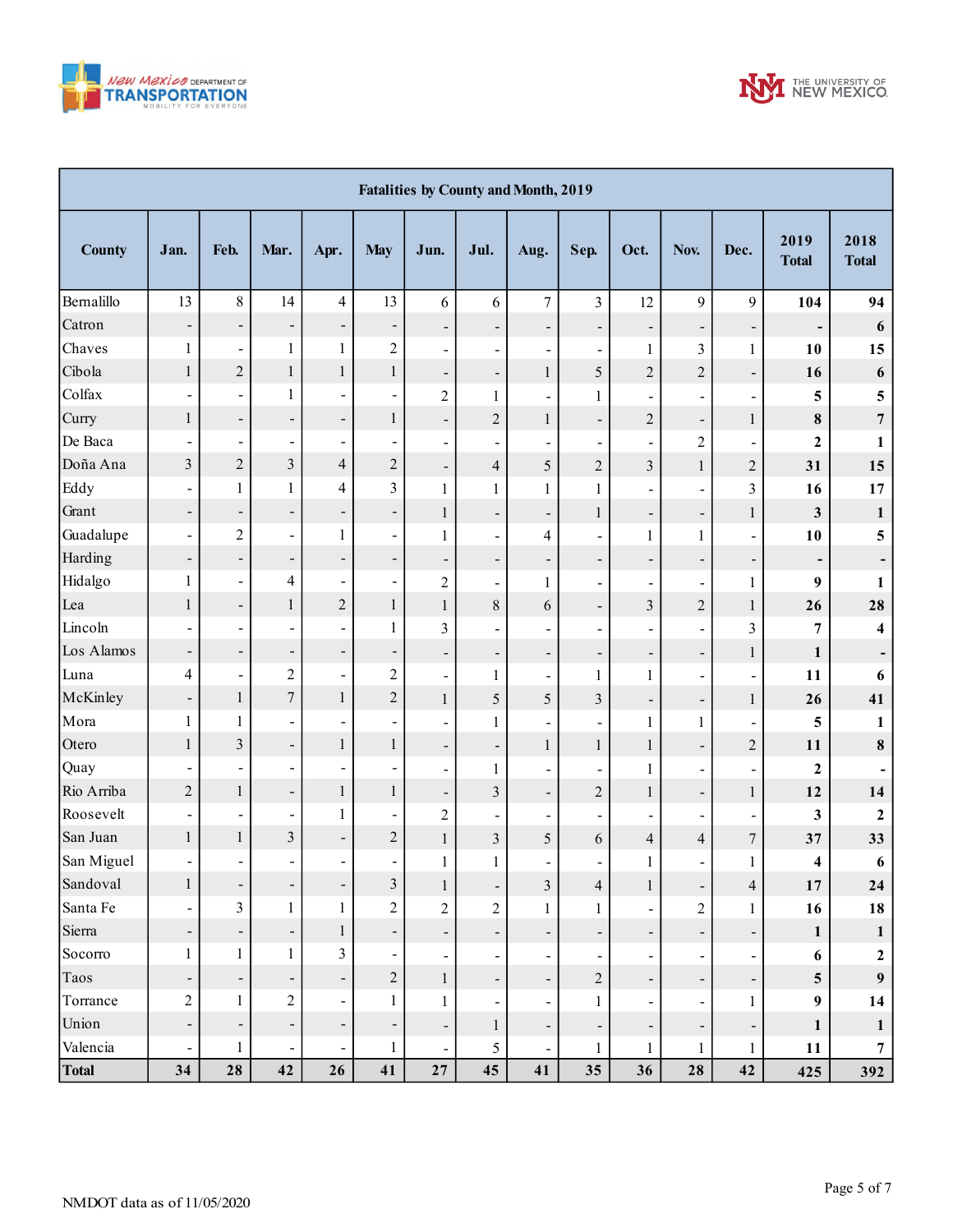



| Fatalities by County Relating to Alcohol, Belt Use, and Under 21 BAC, 2019 |                                             |                      |                            |                      |                                   |                                   |                |  |  |  |  |  |
|----------------------------------------------------------------------------|---------------------------------------------|----------------------|----------------------------|----------------------|-----------------------------------|-----------------------------------|----------------|--|--|--|--|--|
| <b>County</b>                                                              | Alcohol-involved<br>Fatalities <sup>1</sup> |                      | <b>Unbelted Fatalities</b> |                      | Under 21 (15-20)<br>with a $BAC2$ | <b>Total</b><br><b>Fatalities</b> |                |  |  |  |  |  |
|                                                                            | <b>Count</b>                                | Percent <sup>3</sup> | <b>Count</b>               | Percent <sup>3</sup> | <b>Count</b>                      | Percent <sup>3</sup>              |                |  |  |  |  |  |
| Bernalillo                                                                 | 48                                          | 46.2%                | 23                         | 22.1%                | -                                 | $0.0\%$                           | 104            |  |  |  |  |  |
| Catron                                                                     | -                                           |                      |                            |                      | -                                 |                                   |                |  |  |  |  |  |
| Chaves                                                                     | 4                                           | 40.0%                | $\overline{4}$             | 40.0%                | $\blacksquare$                    | $0.0\%$                           | 10             |  |  |  |  |  |
| Cibola                                                                     | 5                                           | 31.3%                | 9                          | 56.3%                | -                                 | $0.0\%$                           | 16             |  |  |  |  |  |
| Colfax                                                                     | 1                                           | 20.0%                | $\overline{\phantom{a}}$   | $0.0\%$              | $\overline{\phantom{0}}$          | $0.0\%$                           | 5              |  |  |  |  |  |
| Curry                                                                      | $\mathbf{1}$                                | 12.5%                | $\mathbf{1}$               | 12.5%                | -                                 | $0.0\%$                           | $\,$ 8 $\,$    |  |  |  |  |  |
| De Baca                                                                    | $\qquad \qquad \blacksquare$                | $0.0\%$              | $\overline{2}$             | 100.0%               | $\overline{\phantom{a}}$          | $0.0\%$                           | $\overline{2}$ |  |  |  |  |  |
| Doña Ana                                                                   | 15                                          | 48.4%                | 12                         | 38.7%                | 2                                 | 6.5%                              | 31             |  |  |  |  |  |
| Eddy                                                                       | 5                                           | 31.3%                | $\,$ 8 $\,$                | 50.0%                | -                                 | $0.0\%$                           | 16             |  |  |  |  |  |
| Grant                                                                      | -                                           | $0.0\%$              | $\mathbf{1}$               | 33.3%                | -                                 | $0.0\%$                           | $\mathfrak{Z}$ |  |  |  |  |  |
| Guadalupe                                                                  | $\blacksquare$                              | $0.0\%$              | 6                          | $60.0\%$             | Ξ.                                | $0.0\%$                           | 10             |  |  |  |  |  |
| Harding                                                                    |                                             |                      |                            |                      | -                                 |                                   |                |  |  |  |  |  |
| Hidalgo                                                                    | $\blacksquare$                              | $0.0\%$              | 3                          | 33.3%                | $\overline{\phantom{0}}$          | $0.0\%$                           | 9              |  |  |  |  |  |
| Lea                                                                        | 13                                          | 50.0%                | 11                         | 42.3%                | -                                 | $0.0\%$                           | 26             |  |  |  |  |  |
| Lincoln                                                                    | 5                                           | 71.4%                | 5                          | 71.4%                | Ξ.                                | $0.0\%$                           | 7              |  |  |  |  |  |
| Los Alamos                                                                 |                                             | $0.0\%$              |                            | $0.0\%$              | -                                 | $0.0\%$                           | $\mathbf{1}$   |  |  |  |  |  |
| Luna                                                                       | 3                                           | 27.3%                | 6                          | 54.5%                | $\mathbf{1}$                      | 9.1%                              | 11             |  |  |  |  |  |
| McKinley                                                                   | 15                                          | 57.7%                | $\boldsymbol{7}$           | 26.9%                | $\mathbf{1}$                      | 3.8%                              | 26             |  |  |  |  |  |
| Mora                                                                       | 1                                           | 20.0%                | 4                          | 80.0%                | $\overline{\phantom{0}}$          | $0.0\%$                           | 5              |  |  |  |  |  |
| Otero                                                                      | 3                                           | 27.3%                | $\mathbf{1}$               | 9.1%                 | $\mathbf{1}$                      | 9.1%                              | 11             |  |  |  |  |  |
| Quay                                                                       |                                             | $0.0\%$              | $\overline{\phantom{a}}$   | $0.0\%$              | $\overline{\phantom{0}}$          | $0.0\%$                           | 2              |  |  |  |  |  |
| Rio Arriba                                                                 | 5                                           | 41.7%                | 3                          | 25.0%                | -                                 | $0.0\%$                           | 12             |  |  |  |  |  |
| Roosevelt                                                                  | 2                                           | 66.7%                | 1                          | 33.3%                | -                                 | $0.0\%$                           | 3              |  |  |  |  |  |
| San Juan                                                                   | 24                                          | 64.9%                | 11                         | 29.7%                | $\mathbf{1}$                      | 2.7%                              | 37             |  |  |  |  |  |
| San Miguel                                                                 | 2                                           | 50.0%                | $\overline{c}$             | 50.0%                | -                                 | $0.0\%$                           | $\overline{4}$ |  |  |  |  |  |
| Sandoval                                                                   | $8\,$                                       | 47.1%                | $\overline{3}$             | 17.6%                | $\mathbf{1}$                      | 5.9%                              | 17             |  |  |  |  |  |
| Santa Fe                                                                   | $\sqrt{6}$                                  | 37.5%                | 8                          | 50.0%                | -                                 | $0.0\%$                           | 16             |  |  |  |  |  |
| Sierra                                                                     | $\mathbf{1}$                                | $100.0\%$            | $\mathbf{1}$               | $100.0\%$            | $\overline{\phantom{0}}$          | $0.0\%$                           | $\mathbf{1}$   |  |  |  |  |  |
| Socorro                                                                    |                                             | $0.0\%$              | 3                          | 50.0%                | $\blacksquare$                    | $0.0\%$                           | 6              |  |  |  |  |  |
| Taos                                                                       | $\mathfrak{S}$                              | $100.0\%$            |                            | $0.0\%$              | -                                 | $0.0\%$                           | $\mathfrak{S}$ |  |  |  |  |  |
| Torrance                                                                   |                                             | $0.0\%$              | 3                          | 33.3%                | -                                 | $0.0\%$                           | 9              |  |  |  |  |  |
| Union                                                                      |                                             | $0.0\%$              |                            | $0.0\%$              | ÷,                                | $0.0\%$                           | $\mathbf{1}$   |  |  |  |  |  |
| Valencia                                                                   | 3                                           | 27.3%                | 3                          | 27.3%                | $\overline{\phantom{0}}$          | $0.0\%$                           | 11             |  |  |  |  |  |
| <b>Total</b>                                                               | 175                                         | 41.2%                | 141                        | 33.2%                | $\overline{7}$                    | 1.6%                              | 425            |  |  |  |  |  |

 $<sup>1</sup>$  All fatalities in alcohol-involved crashes.</sup>

 $^2$  Fatalities under 21 with a reported BAC (Blood Alcohol Content) above zero.

 $3$  Percentage based on total fatalities in the county.